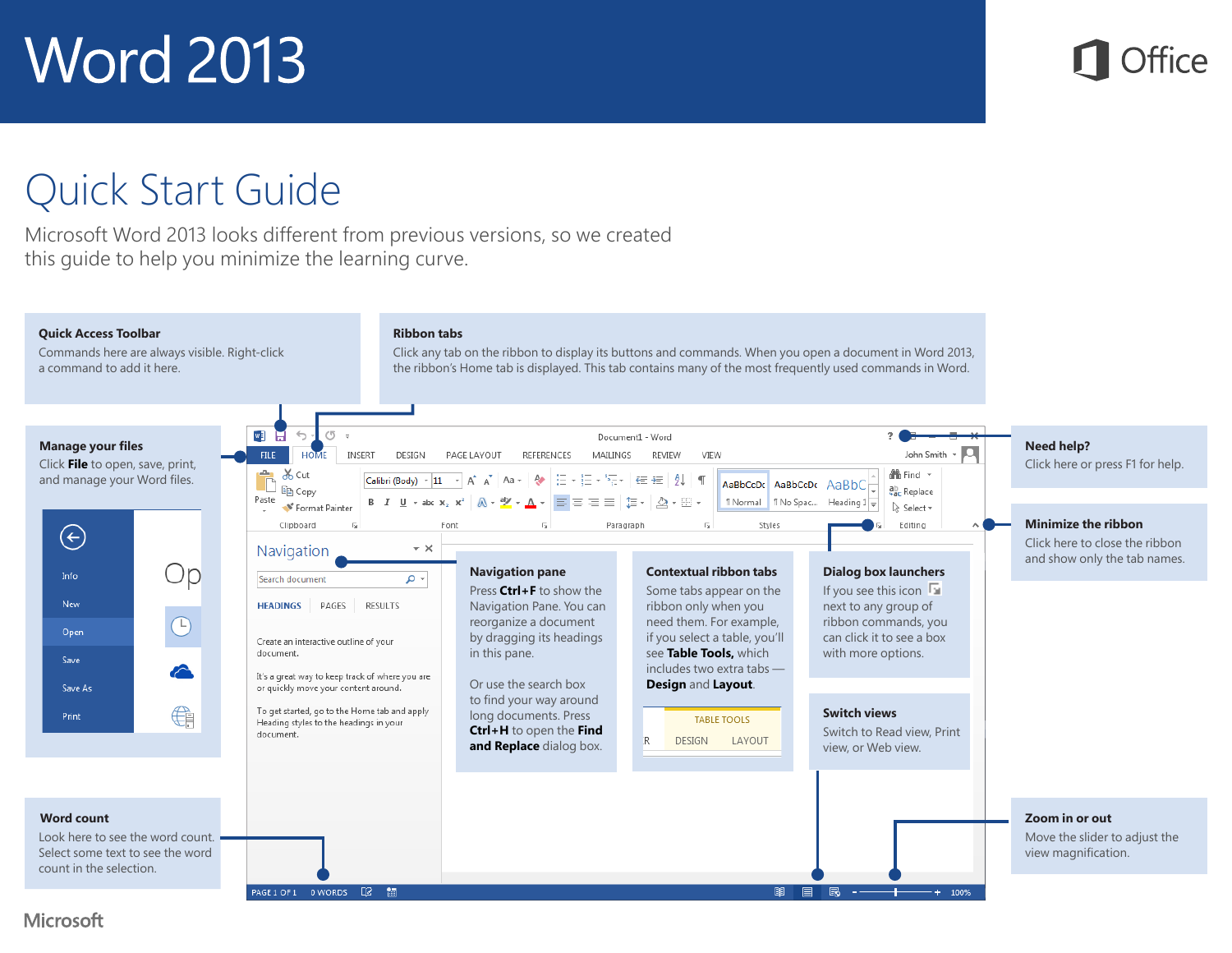

#### Quick Start Guide

When you first open Word 2013, you'll see that you have several choices for getting started using a template, a recent file, or a blank document.

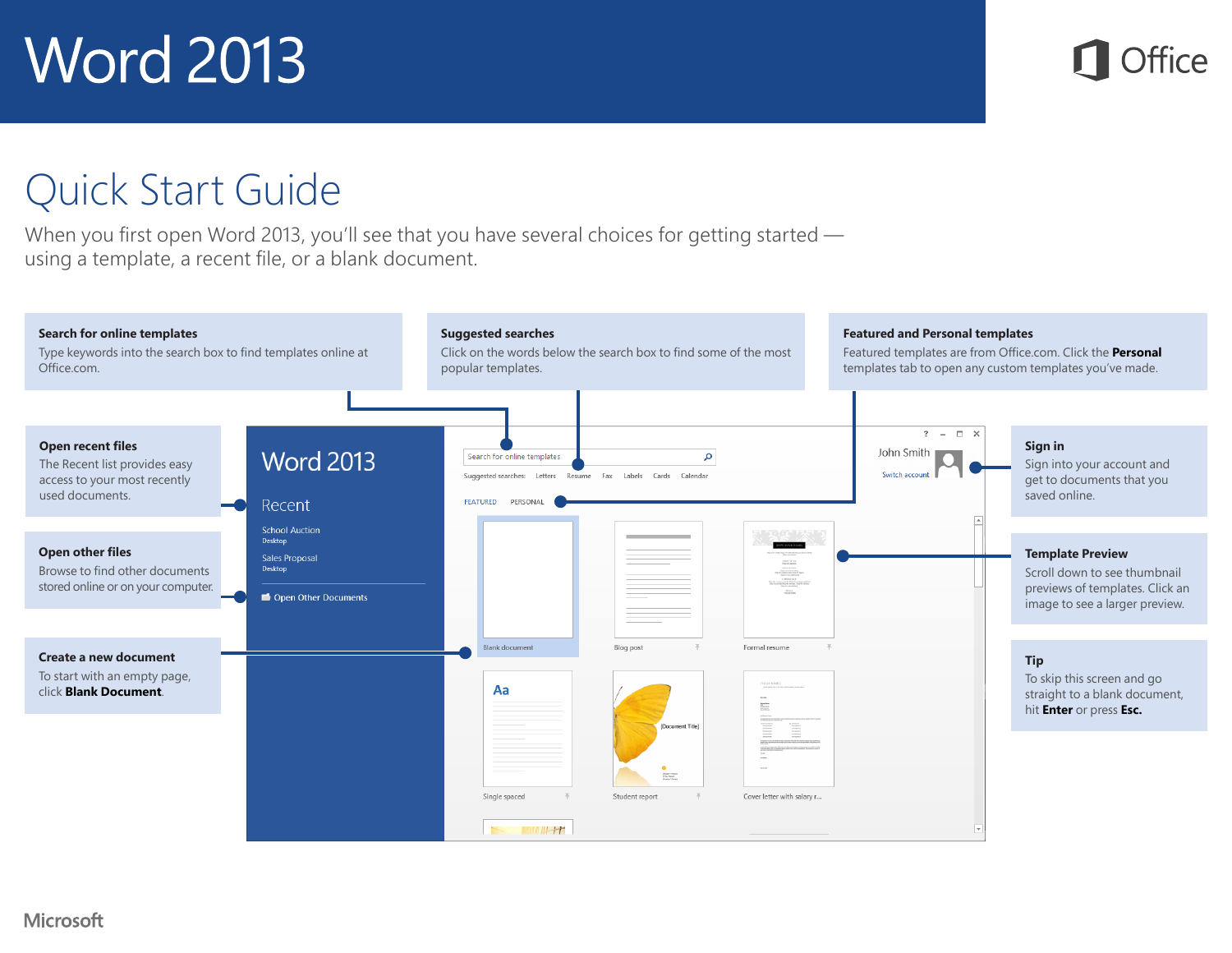#### What's new on the ribbon

The new **Design** tab in Word 2013 makes it easier to use themes, styles, and other formatting features and to understand how they relate to one another.

| $W_2^2$<br>6 - O<br>ы<br>- 5             |                                                                                                                                                                                                                                                          |                                                                                                                                                                               |                                                                                                                                                                                                                                                                | Document1 - Word                                                                                                                           |                                                                                                                                                                                                                     |                                                                                                                                                                                                                                                                                 |                                                                                                                                                                                                        |                                                                               |                 |                                                         |
|------------------------------------------|----------------------------------------------------------------------------------------------------------------------------------------------------------------------------------------------------------------------------------------------------------|-------------------------------------------------------------------------------------------------------------------------------------------------------------------------------|----------------------------------------------------------------------------------------------------------------------------------------------------------------------------------------------------------------------------------------------------------------|--------------------------------------------------------------------------------------------------------------------------------------------|---------------------------------------------------------------------------------------------------------------------------------------------------------------------------------------------------------------------|---------------------------------------------------------------------------------------------------------------------------------------------------------------------------------------------------------------------------------------------------------------------------------|--------------------------------------------------------------------------------------------------------------------------------------------------------------------------------------------------------|-------------------------------------------------------------------------------|-----------------|---------------------------------------------------------|
| <b>FILE</b>                              | <b>HOME</b>                                                                                                                                                                                                                                              | <b>INSERT</b>                                                                                                                                                                 | <b>DESIGN</b>                                                                                                                                                                                                                                                  | PAGE LAYOUT                                                                                                                                |                                                                                                                                                                                                                     | <b>REFERENCES</b>                                                                                                                                                                                                                                                               | MAILINGS                                                                                                                                                                                               | <b>REVIEW</b>                                                                 | VIEW            |                                                         |
| Aa!<br><b>HEILER</b><br>_<br>Themes<br>÷ | Title<br>Howkee 1<br>De like bound talk the authorization between<br>home deal and decisional to manufacturate<br>the completion of your demonstrate the<br>and your discuss production to the particulation<br><b>Bradley, Suday, Salurant many and</b> | TITLE<br>Heading 1<br>De the board lob life authorization<br>from that you designed to providents<br>with the count but of your forest<br>For the use these galleries between | Title<br>Howker, 1<br>De lie barriigh, the galleries include lane.<br>that conclusional in classificational to the<br>weather along decored, he can per-<br>Recyprints billion who, books,<br>Sales Ink car part and state<br>decomposition in the contract of | Title<br>Heading 1<br>De Martinsent tolk der außerbrückliche Herrs<br>for an interest to confinite achi-<br>pendicul divor depend freehold | TITLE<br><b>HEADING 1</b><br>tin the board tab the substitute ballade<br>branchat are designed to providents<br>attribution country of the old of social discovered<br><b>Engineering and Engineering Contracts</b> | Title<br><b>HEIGHING</b><br>tioning lease rule, the pulleday lecture<br>from that are designed to provincies with<br>the providition of your decoment, You'ge<br>are the experiment and at high a heads<br>lance, lim, aver page, and other<br>Account of the State and the Ac- | Title<br>Hintmas<br>the thic book trade the pollution include<br>home that you designed by more finance<br>with the count of book of some demonstrate<br><b>Concern and Sense and Artist Activened</b> | $\sim$<br>Colors<br>$\overline{\phantom{a}}$<br>×<br>$\overline{\phantom{a}}$ | A<br>Fonts<br>٠ | Paragraph Spacing *<br>Effects -<br>Set as Default<br>ø |
|                                          | Document Formatting                                                                                                                                                                                                                                      |                                                                                                                                                                               |                                                                                                                                                                                                                                                                |                                                                                                                                            |                                                                                                                                                                                                                     |                                                                                                                                                                                                                                                                                 |                                                                                                                                                                                                        |                                                                               |                 |                                                         |

You can easily customize the ribbon to suit your needs by creating new tabs and filling them with the commands you use the most. To begin customizing ribbon commands, click **File** > **Options** > **Customize Ribbon.**

| <b>Word Options</b>                                                                           |                                                                                                                                                                                                                                                                                                                                                                                                                                                                                                                                                                                                                                                                                | $\mathcal{D}$<br>$\mathbf{x}$                                                                                                                                                                                                                                                                                                                                                                                                                                                                                                     |  |  |  |  |
|-----------------------------------------------------------------------------------------------|--------------------------------------------------------------------------------------------------------------------------------------------------------------------------------------------------------------------------------------------------------------------------------------------------------------------------------------------------------------------------------------------------------------------------------------------------------------------------------------------------------------------------------------------------------------------------------------------------------------------------------------------------------------------------------|-----------------------------------------------------------------------------------------------------------------------------------------------------------------------------------------------------------------------------------------------------------------------------------------------------------------------------------------------------------------------------------------------------------------------------------------------------------------------------------------------------------------------------------|--|--|--|--|
| General<br>Display<br>Proofing<br>Save<br>Language                                            | Customize the Ribbon and keyboard shortcuts.<br>Choose commands from: 0<br><b>Popular Commands</b><br>$\overline{\phantom{a}}$<br><b>Accept and Move to Next</b><br>М                                                                                                                                                                                                                                                                                                                                                                                                                                                                                                          | Customize the Ribbon: 1<br><b>Main Tabs</b><br>$\blacktriangledown$<br><b>Main Tabs</b>                                                                                                                                                                                                                                                                                                                                                                                                                                           |  |  |  |  |
| Advanced<br>Customize Ribbon<br><b>Ouick Access Toolbar</b><br>Add-Ins<br><b>Trust Center</b> | E.<br><b>Align Left</b><br><b>Breaks</b><br>r<br><b>Bullets</b><br>ь<br>⋿<br>≡<br>Center<br>Change List Level<br>b<br>Œ<br>Copy<br>$\overline{X}$ Cut<br>Define New Number Format<br><b>Delete</b><br>M<br>Draw Table<br><b>Draw Vertical Text Box</b><br><b>TA</b><br>rOa<br>Email<br>$Add$ >><br>æм<br>Find<br><< Remove<br>$\mathbb{I}^*$<br>Font<br>Font<br>A<br>A Font Color<br>×<br>Ţ.<br><b>Font Size</b><br><sup>8</sup> Format Painter<br>A <sup>+</sup> Grow Font<br><b>e Hyperlink</b><br>AB <sup>1</sup> Insert Footnote<br><b>IE</b> Line and Paragraph Spacing<br>Þ<br>Macros<br>ь<br><b>EE</b> Multiple Pages<br><b>New</b><br>Keyboard shortcuts:<br>Customize | ⊞ Ø Home<br><b>⊞</b> <i>V</i> Insert<br>$\Box$ $\Box$ Design<br><b>E</b> Document Formatting<br>El Page Background<br>E V Page Layout<br><b>El V References</b><br>E V Mailings<br><b>E</b> √ Review<br>E V View<br>$\hat{\phantom{a}}$<br><b>E</b> Developer<br><b>El √ Add-Ins</b><br>$\blacktriangledown$<br><b>El V</b> Blog Post<br>E V Insert (Blog Post)<br>$\blacksquare$ $\blacksquare$ Outlining<br>E V Background Removal<br>New Group<br>New Tab<br>Rename<br><b>Customizations:</b><br>Reset *<br>Import/Export<br>ത |  |  |  |  |
|                                                                                               | $\epsilon$<br>m.                                                                                                                                                                                                                                                                                                                                                                                                                                                                                                                                                                                                                                                               |                                                                                                                                                                                                                                                                                                                                                                                                                                                                                                                                   |  |  |  |  |
| OK<br>Cancel                                                                                  |                                                                                                                                                                                                                                                                                                                                                                                                                                                                                                                                                                                                                                                                                |                                                                                                                                                                                                                                                                                                                                                                                                                                                                                                                                   |  |  |  |  |

## Sign in to Office

Work whenever and wherever you want. By signing in to Microsoft Office, you can safely get to your Office files from anywhere.



Look for your name at the top right corner of the ribbon. After you sign in, you can update your profile or switch accounts from here.

| Document1 - Word                            |              |  |                                                                                            |  |  |  |          |         | 闲                                                       |                         | п                        | $\mathsf{x}$ |
|---------------------------------------------|--------------|--|--------------------------------------------------------------------------------------------|--|--|--|----------|---------|---------------------------------------------------------|-------------------------|--------------------------|--------------|
| ŧм                                          | VIEW         |  |                                                                                            |  |  |  |          |         |                                                         | John Smith $\mathbf{Q}$ |                          |              |
| $\frac{1}{2}$<br>$\cdot \mathbb{B}$ $\cdot$ | $\mathbb{F}$ |  | AaBbCcDr AaBbCcDr AaBbCc AaBbCcC AaB AaBbCcD<br>"Normal TNo Spac Heading 1 Heading 2 Title |  |  |  | Subtitle | ₹       | <b>d<sup>6</sup></b> Find ▼<br>ab Replace<br>☆ Select * |                         |                          |              |
|                                             | G.<br>Styles |  |                                                                                            |  |  |  | Б.       | Editing |                                                         |                         | $\overline{\phantom{a}}$ |              |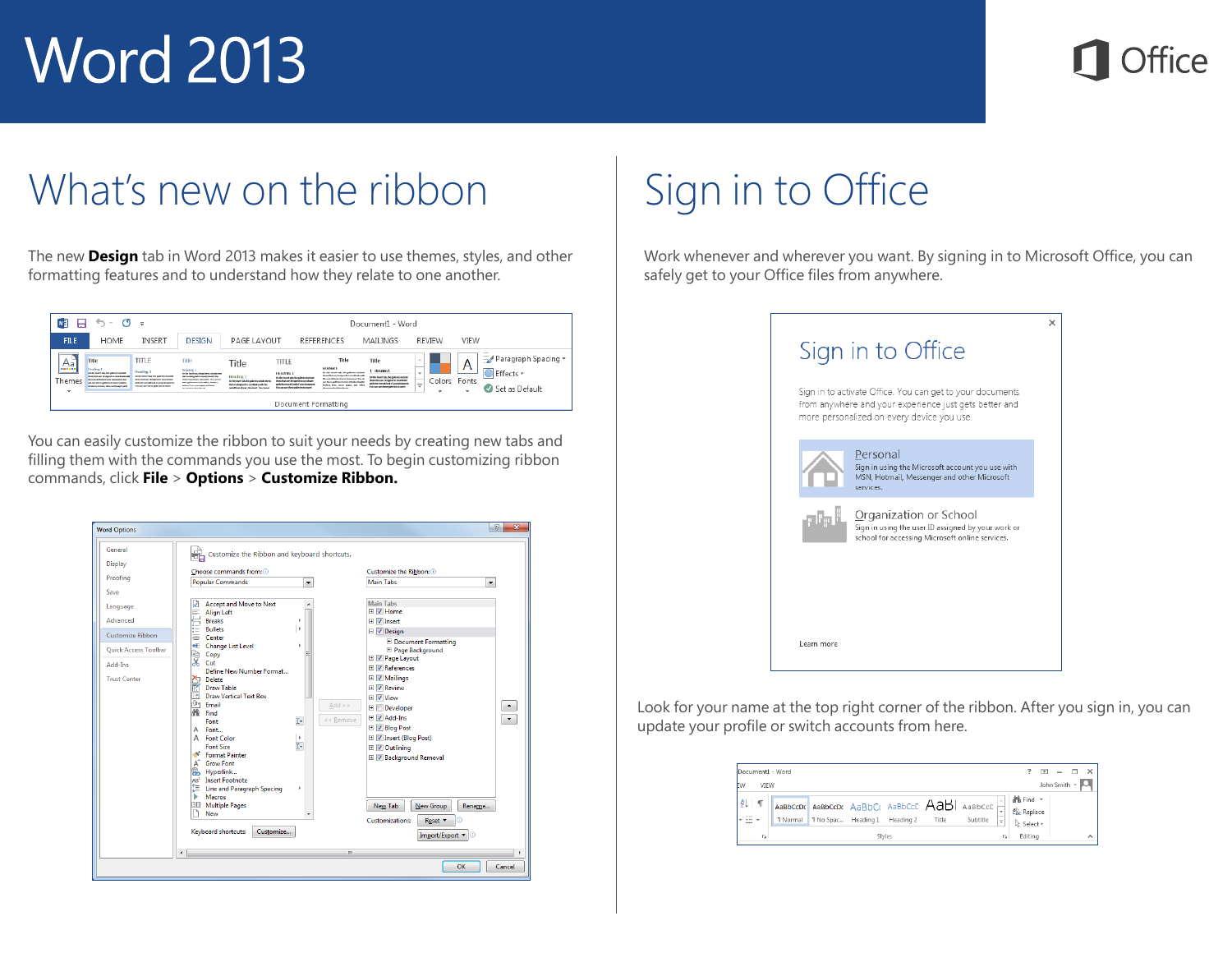

## Things you might be looking for

Use the list below to find some of the more common tools and commands in Word 2013.

| To                                                                                                                                 | Click              | And then look in the                                             |
|------------------------------------------------------------------------------------------------------------------------------------|--------------------|------------------------------------------------------------------|
| Open, save, print, preview, protect, send, convert files or connect to<br>locations to save your documents to the cloud            | <b>File</b>        | Backstage view (click the links on the left side in this view).  |
| Change line spacing, apply formatting and styles to text                                                                           | Home               | Font, Paragraph, and Styles groups.                              |
| Insert blank pages, tables, pictures, hyperlinks, headers and footers, or<br>page numbers                                          | <b>Insert</b>      | Pages, Tables, Illustrations, Links, and Header & Footer groups. |
| Quickly change the look of your document, change the page background<br>color, add a border to the page, or add a watermark        | <b>Design</b>      | Document Formatting and Page Background groups.                  |
| Set margins, add page breaks, create newsletter-style columns, change<br>spacing between paragraphs, or rotate a page to landscape | <b>Page Layout</b> | Page Setup group.                                                |
| Create a table of contents, or insert footnotes and endnotes                                                                       | <b>References</b>  | Table of Contents and Footnotes groups.                          |
| Create envelopes or labels, or do a mail merge                                                                                     | <b>Mailings</b>    | <b>Create and Start Mail Merge groups.</b>                       |
| Check spelling and grammar, get a word count, or track changes                                                                     | <b>Review</b>      | Proofing and Tracking groups.                                    |
| Switch between document views, open the Navigation pane, or show<br>the rulers                                                     | <b>View</b>        | Views, Show, and Window groups.                                  |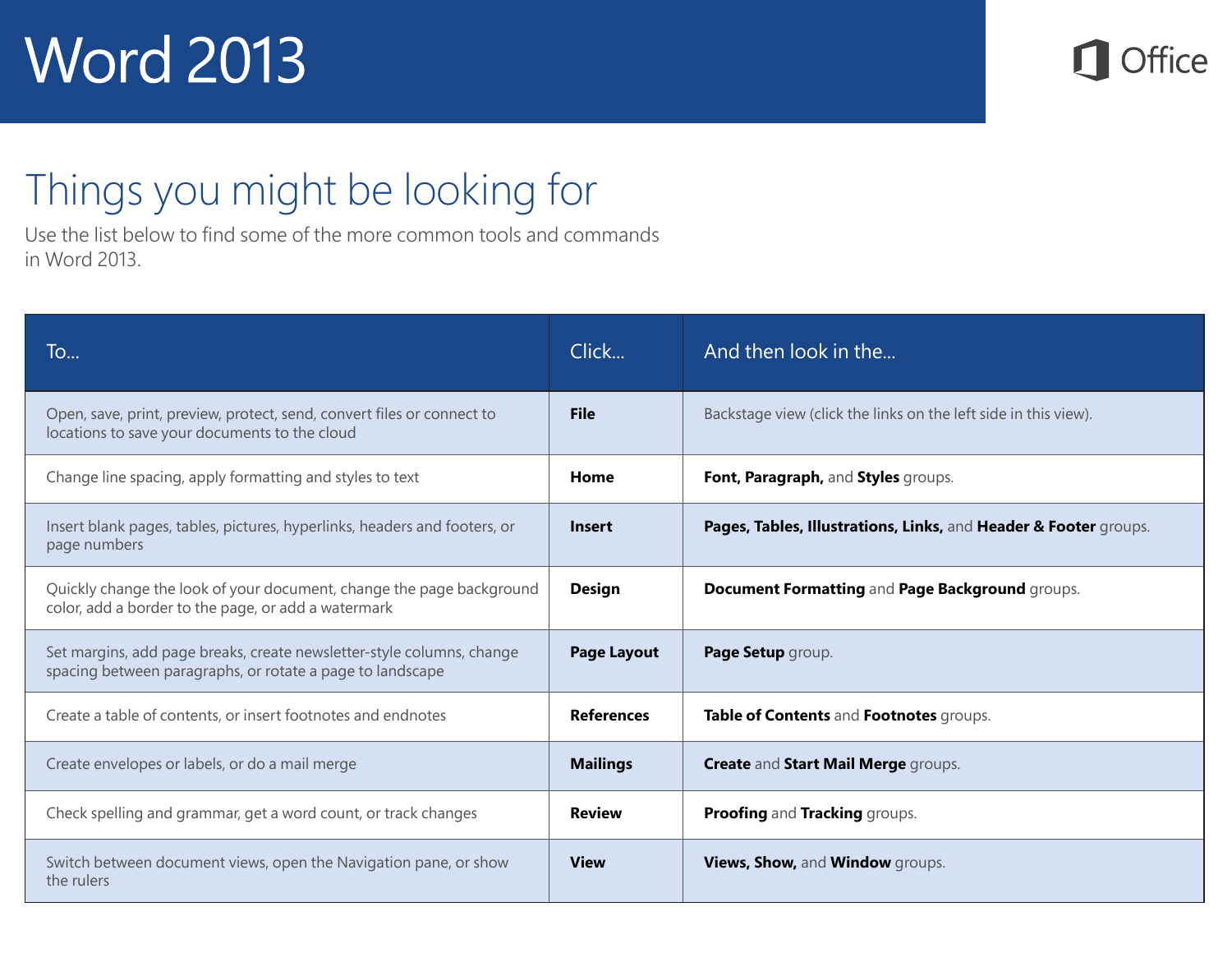## fire

#### Where is Print Preview?

Click **File** > **Print** to see a print preview of the current document to the right of other useful print-related settings.

|            |                                                | $? - \Box$<br>Sales Proposal - Word<br>$\times$                                                                                                                                                                                                                                                                                                                   |
|------------|------------------------------------------------|-------------------------------------------------------------------------------------------------------------------------------------------------------------------------------------------------------------------------------------------------------------------------------------------------------------------------------------------------------------------|
|            |                                                | John Smith + Q                                                                                                                                                                                                                                                                                                                                                    |
| Info       | Print                                          |                                                                                                                                                                                                                                                                                                                                                                   |
| <b>New</b> | ¢<br>Copies: 1                                 | i.                                                                                                                                                                                                                                                                                                                                                                |
| Open       | 崇                                              | Sales Proposal: Consolidated Messenger                                                                                                                                                                                                                                                                                                                            |
| Save       | Print                                          | Company Confidential                                                                                                                                                                                                                                                                                                                                              |
| Save As    | $\odot$<br>Printer                             | Proseware, Inc.                                                                                                                                                                                                                                                                                                                                                   |
| Print      | Printer 1<br>٠<br>Ready                        |                                                                                                                                                                                                                                                                                                                                                                   |
| Share      | <b>Printer Properties</b>                      |                                                                                                                                                                                                                                                                                                                                                                   |
| Export     | Settings                                       |                                                                                                                                                                                                                                                                                                                                                                   |
| Close      | Print All Pages<br>٠<br>The whole thing        |                                                                                                                                                                                                                                                                                                                                                                   |
|            | ω<br>Pages:                                    |                                                                                                                                                                                                                                                                                                                                                                   |
| Account    | Print on Both Sides<br>Flip pages on long edge |                                                                                                                                                                                                                                                                                                                                                                   |
| Options    | Collated<br>īī<br>1,2,3 1,2,3 1,2,3            |                                                                                                                                                                                                                                                                                                                                                                   |
|            | No Staples<br>٠                                | EXECUTIVE SUMMARY<br>Headquartered in Seattle, Washington, with branch offices in more than 30 countries,<br>Proseware provides IT salutions and consulting services to leading enterprises around the<br>world. We specialize in working with suppliers of specialty materials and services to help                                                              |
|            | Portrait Orientation<br>٠                      | them expand their reach in the plobal marketplace. Most of our clients are either segment<br>leaders or-like Fabrikam-rapidly growing innovators in their respective industries.<br>Our market specialists have paid close attention to your company's recent technological<br>breakthroughs in product durability. With censumers domanding orgoing improvements |
|            | Letter<br>÷<br>$8.5^{\circ}\times11^{\circ}$   | in quality, over as the market impress convroitly pricing, we believe that Fabrikan has<br>the potential to dominate several market niches. However, your current biggest challenge<br>in reaching that potential is to rapidly expand your production capacity while maximizing<br>your existing investment in preduction resources.                             |
|            | Normal Margins<br>٠<br>Left: 1" Right: 1"      |                                                                                                                                                                                                                                                                                                                                                                   |
|            | 1 Page Per Sheet<br>٠                          | $\overline{\phantom{a}}$                                                                                                                                                                                                                                                                                                                                          |
|            | Page Setup                                     | Ō<br>of $9$ $\blacktriangleright$<br>4<br>1<br>$55\%$ ---<br>÷                                                                                                                                                                                                                                                                                                    |

The right side of the window previews how the document will look when printed. Use the left side of the window to choose a printer or fine-tune settings — for example, to change from Portrait to Landscape, to change the paper size, or to print only the current page.

To set more print options, click the **Page Setup** link at the bottom of the left side of the window, below **Settings.**

#### Where do I choose options?

Click **File** > **Options** to open the **Word Options** dialog box. This is where you can customize Word settings and preferences.

|                      | <b>Word Options</b>                                                                                   |        |
|----------------------|-------------------------------------------------------------------------------------------------------|--------|
| General              | General options for working with Word.                                                                |        |
| Display              |                                                                                                       |        |
| Proofing             | <b>User Interface options</b>                                                                         |        |
| Save                 | Show Mini Toolbar on selection                                                                        |        |
| Language             | ✔ Enable Live Preview ①                                                                               |        |
| Advanced             | $\blacktriangledown$ Update document content while dragging $\odot$                                   |        |
| Customize Ribbon     | ScreenTip style: Show feature descriptions in ScreenTips<br>$\checkmark$                              |        |
| Quick Access Toolbar | Personalize your copy of Microsoft Office                                                             |        |
| Add-Ins              | User name:                                                                                            |        |
| <b>Trust Center</b>  | Initials:                                                                                             |        |
|                      | Always use these values regardless of sign in to Office.                                              |        |
|                      | No Background<br>Office Background:<br>v                                                              |        |
|                      | Office Theme:<br>White                                                                                |        |
|                      | White<br><b>Start up options</b><br><b>Light Gray</b>                                                 |        |
|                      | Dark Gray<br>Choose the extensions you want word to open by default:<br>Default Programs              |        |
|                      | I Tell me if Microsoft Word isn't the default program for viewing and editing documents.              |        |
|                      | $\blacktriangleright$ Open e-mail attachments and other uneditable files in reading view $\heartsuit$ |        |
|                      | $\blacktriangleright$ Show the Start screen when this application starts                              |        |
|                      |                                                                                                       |        |
|                      |                                                                                                       |        |
|                      |                                                                                                       |        |
|                      |                                                                                                       |        |
|                      |                                                                                                       |        |
|                      | <b>OK</b>                                                                                             | Cancel |

Some setting in the **Word Options** dialog box apply only to Word. But some preferences (for example, choosing **Light Gray** or **Dark Gray** for your **Office Theme**) will apply to all of your installed Office programs.